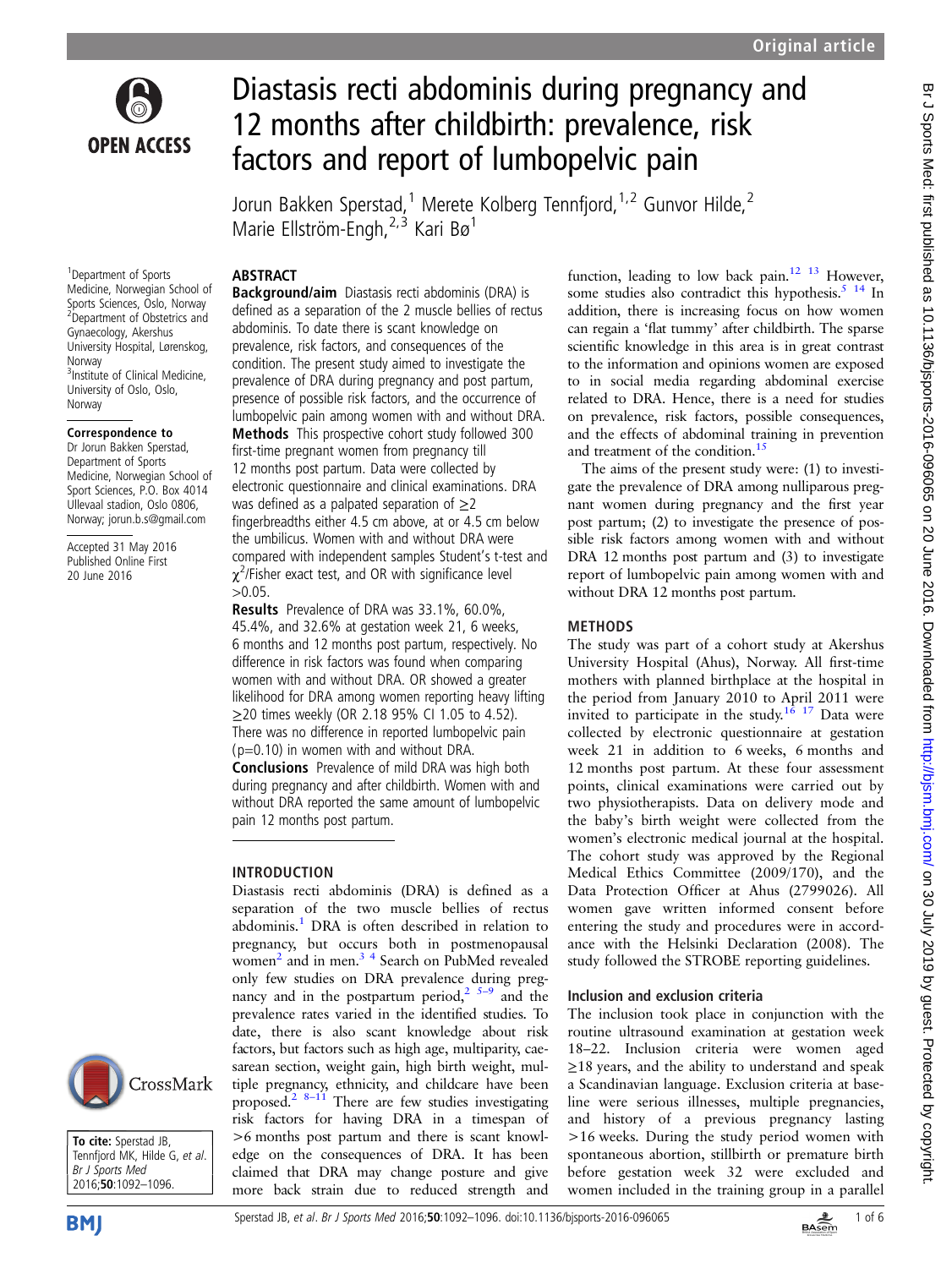randomised controlled trial (RCT) on pelvic floor muscles training starting 6 weeks post partum were excluded.[18](#page-5-0) Additionally, data from women with a new pregnancy of >6 weeks gestation were excluded from the analysis (figure 1).

#### Power calculation

The study was a planned part of a project addressing several questions related to the pelvic floor during pregnancy and after childbirth. Whereas the power calculation for the cohort study was based on expected changes in the levator hiatus area, assessed by ultrasound, $19$  there was no a priori power calculation for the present study on DRA.

#### Measurement of DRA and cut-off value

All clinical examinations were performed by two physiotherapists blinded to data collected through the questionnaire. Owing to practical reasons the physiotherapist did not necessarily follow the same women throughout the study period. DRA was measured by palpation 4.5 cm above, at and 4.5 cm below the umbilicus.<sup>[6](#page-5-0)</sup> The women were tested in a standardised supine crock-lying position with arms crossed over the chest. They were instructed to perform an abdominal crunch till the shoulder blades were off the bench. Palpation of DRA in postpartum women has shown to have good intrarater reliability  $(K_w > 0.70)$ and moderate inter-rater reliability  $(K_w=0.53).^{20}$  $(K_w=0.53).^{20}$  $(K_w=0.53).^{20}$ 

The women were classified into four categories depending on the largest measured inter-recti distance among the three locations: (1) non-DRA was set as a separation  $\leq 2$  fingerbreadths,



(2) mild diastasis as a separation of 2–3 fingerbreadths, (3) moderate diastasis as 3–4 fingerbreadths and (4) severe diastasis as a separation of 4 or more fingerbreadths. Observed protrusion along the linea alba was categorised as DRA even if the palpated distance was <2 fingerbreadths. The categorising was based on the study by Candido et al.<sup>[8](#page-5-0)</sup> Prevalence of DRA was analysed as yes/no and mild, moderate and severe grade of DRA were merged in the main analysis.

#### Risk factors

Selection of risk factors was based on existent literature and clinical reasoning. The chosen variables were: age, height, mean weight before this pregnancy, weight gain during pregnancy, delivery mode, baby's birth weight, benign joint hypermobility syndrome, heavy lifting, and level of abdominal and pelvic floor muscle exercise training and general exercise training 12 months post partum.

Hypermobility was assessed with Beighton score, including nine subtests: trunk flexion with palms flat on the floor, hyperextension of left/right elbow past 10°, hyperextension of left/ right knee past 10°, passive movement of left/right thumb up to the forearm, and passive extension of fifth left/right metacarpophalangeal joint past 90°.<sup>21</sup> Each subtest is graded zero or one. Maximum test score is 9 points and cut-off for hypermobility was set to 5/9.<sup>22-[26](#page-5-0)</sup> Beighton test has shown good intrarater (Spearman r 0.86) and inter-rater (Spearman r 0.87) reliability examined in women  $15-45$  years of age.<sup>[22](#page-5-0)</sup>

#### Lumbopelvic pain

Pain related to the low back and pelvic girdle was recorded by using an electronic questionnaire. Two yes/no questions were used: 'Are you bothered with pain in the low back?' and 'Are you bothered with pain in the pelvis?' If answering 'yes' on pelvic girdle pain, participants were further asked to localise the pain with the following alternatives: (1) right posterior pelvic pain, (2) left posterior pelvic pain, (3) bilateral posterior pelvic pain and/or (4) anterior pelvic pain. Pelvic girdle syndrome was defined as having anterior and bilateral posterior pain.<sup>[27](#page-5-0)</sup> In the main analysis, low back pain and/or pelvic girdle pain were conflated into lumbopelvic pain. Additionally, subanalysis of either pelvic girdle pain or low back pain was performed independently.

#### Statistical analyses

Statistical analyses were performed using SPSS (V.21, Inc, Chicago, Illinois, USA). Background variables were reported as means with SDs or frequencies, and percentages. Women with and without DRA were compared in relation to risk factors with independent sample Student's t-test for numeric data and  $\chi^2$ / Fisher's exact test for categorical variables. Logistic regression was used to calculate ORs for the different risk factors reported as OR with 95% CI. Spearman's correlation between variables was used to investigate the basis for adjustments for possible confounding factors. Differences in report of lumbopelvic pain were compared with Fisher's exact test. Missing data were excluded. The significance level was set to >0.05.

#### RESULTS

In total, 2621 women were scheduled for delivery at Ahus during the inclusion period. The cohort consisted of 300 primiparous women of European ethnicity (96%), and between 19 and 40 years of age [\(table 1\)](#page-2-0). The prevalence of DRA was 33.1% at gestation week 21, 60.0% 6 weeks post partum, Figure 1 Flow chart. RCT, randomised controlled trial. 45.5% 6 months post partum, and 32.6% 12 months post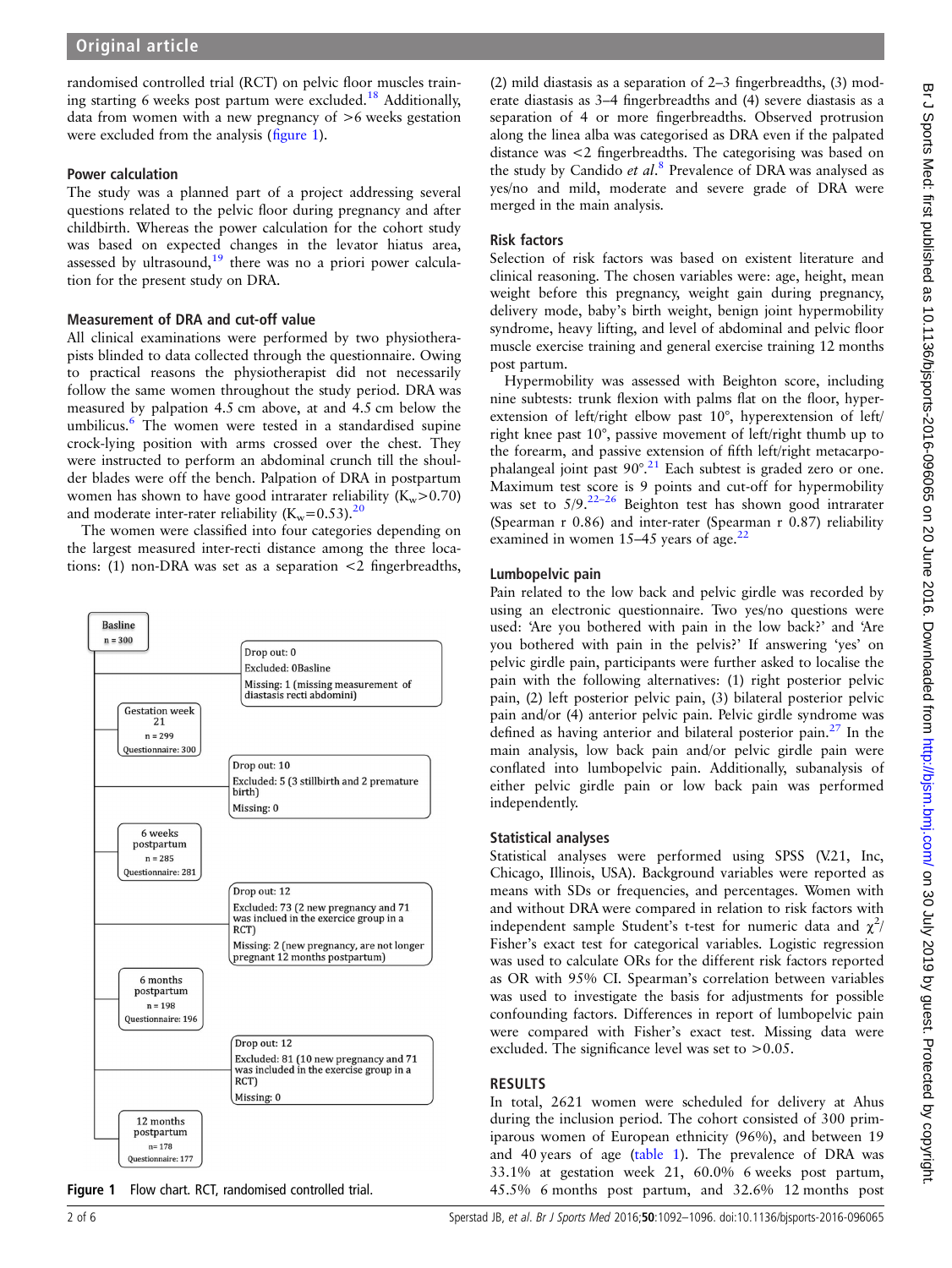<span id="page-2-0"></span>

|  | Table 1 Background characteristics of 300 nulliparous women     |  |  |
|--|-----------------------------------------------------------------|--|--|
|  | with planned birthplace at Akershus University Hospital, Norway |  |  |

| Variable                                                                         | Value           |
|----------------------------------------------------------------------------------|-----------------|
| Age (years) $(\pm SD)$                                                           | $28.7 + 4.3$    |
| Weight before this pregnancy (kg) $(\pm SD)$                                     | $67.2 \pm 12.1$ |
| BMI before this pregnancy $(m/kg2)$ ( $\pm$ SD)                                  | $23.9 + 3.9$    |
| Marital status                                                                   |                 |
| Married or cohabitant (n (%))                                                    | 287 (95.7)      |
| Single or divorced (n (%))                                                       | 13(4.3)         |
| <b>Educational level</b>                                                         |                 |
| College/university (n (%))                                                       | 226 (75.3)      |
| Primary school, high school or other (n (%))                                     | 74 (24.7)       |
| Smoking before this pregnancy                                                    |                 |
| Yes, daily $(n \ (\%)$                                                           | 33 (11.0)       |
| Yes, sometimes (n (%))                                                           | 44 (14.7)       |
| No $(n (%))$                                                                     | 223 (74.3)      |
| General cardio exercise before this pregnancy (n (%))                            |                 |
| <20 min 3 times weekly high or 30 min 5 times weekly moderate<br>intensity       | 183(61)         |
| $\geq$ 20 min 3 times weekly high or 30 min 5 times weekly moderate<br>intensity | 117 (39)        |
| General strength exercise before this pregnancy (n (%))                          |                 |
| <2 times weekly                                                                  | 245 (81.7)      |
| $\geq$ 2 times weekly                                                            | 55 (18.3)       |
| Working before this pregnancy (n (%))                                            |                 |
| Yes (including the women who were on sick leave, $n=11$ )                        | 277 (92.3)      |
| No (homemaker, job seeker or student)                                            | 23(7.7)         |

partum (table 2). The location with the highest prevalence of DRA was at the umbilicus for all the time points.

Table 3 showed no significant difference in evaluated risk factors when comparing women with and without DRA 12 months post partum. There were three borderline values: height, heavy lifting and participation in strength exercise training. The OR for DRA was twice as high among women reporting heavy lifting 20 times a week or more than that for women reporting less weight lifting [\(table 4](#page-3-0)). No other significant risk factors were found.

[Table 5](#page-3-0) showed no difference in lumbopelvic pain among women with and without DRA 12 months post partum. Four women had pelvic girdle syndrome, and one woman had pain in the front and back on one side.

#### **DISCUSSION**

At gestation week 21, 6 weeks, 6 months and 12 months post partum, the prevalence of DRA was 33.1%, 60.0%, 45.4% and 32.6%, respectively. There was a greater likelihood for DRA among women reporting to be exposed to heavy lifting 20 times a week or more calculated with OR, but no other risk factors were found to be statistically significant. Women with DRA were not more likely to report lumbopelvic pain compared with women without DRA.

# Prevalence of DRA

There is no universal agreement about the definition of DRA,<sup>[15 28](#page-5-0)</sup> and variance in prevalence rates between studies can be explained by use of different cut-off values and locations along the linea alba, $11^{29}$  degree of abdominal muscle activation during the measurement, $30^{3}$  31 use of different measurement tools,  $\frac{20}{2}$  $\frac{20}{2}$  $\frac{20}{2}$  $\frac{20}{2}$  $\frac{20}{2}$  parity,<sup>2</sup> 9-[11 29](#page-5-0) and populations studied. The chosen

Table 2 Prevalence of diastasis recti abdominis categorised as normal, mild, moderate and severe

| <b>Classification of</b><br>diastasis recti<br>abdominis | Gestation<br>week 21<br>$n = 299$ | 6 weeks<br>post<br>partum<br>$n = 285$ | 6 months<br>post<br>partum<br>$n = 198$ | 12 months<br>post partum<br>$n = 178$ |
|----------------------------------------------------------|-----------------------------------|----------------------------------------|-----------------------------------------|---------------------------------------|
| Normal                                                   | 200 (66.9)                        | 114 (40)                               | 108 (54.6)                              | 120 (67.4)                            |
| Mild                                                     | 91 (30.4)                         | 154 (54)                               | 88 (44.4)                               | 56 (31.5)                             |
| Moderate                                                 | 8(2.7)                            | 16(5.6)                                | 2(1)                                    | 2(1.1)                                |
| Severe                                                   | 0(0)                              | 1(0.4)                                 | 0(0)                                    | 0(0)                                  |

Numbers (n) with percentages (%).

| Table 3 Possible risk factors compared between women with and |
|---------------------------------------------------------------|
| without diastasis recti abdominis (DRA) 12 months post partum |

| Variable                                                                            | <b>DRA</b><br>$n = 57$ | <b>No DRA</b><br>$n = 120$ | p Value |
|-------------------------------------------------------------------------------------|------------------------|----------------------------|---------|
| Age (years) $(\pm SD)$                                                              | $28.0 + 4.3$           | $29.1 + 4.3$               | 0.11    |
| Height (cm) $(\pm SD)$                                                              | $169+5.7$              | $167.2 + 6.3$              | 0.05    |
| Mean weight before this pregnancy (kg)<br>$(\pm SD)$                                | $66.1 \pm 11.9$        | $67.3 \pm 12.1$            | 0.55    |
| Weight gain from prepregnancy to<br>gestation week 37 (kg) $(\pm SD)$               | $15.3 + 5.6$           | $15.0 + 4.5$<br>$(n=108)$  | 0.80    |
| Baby's birth weight (g) $(\pm SD)$                                                  | $3537 + 508$           | $3454 + 527$               | 0.32    |
| Delivery mode                                                                       |                        |                            |         |
| Vaginal (n (%))                                                                     | 45 (78.9)              | 98 (81.7)                  | 0.69    |
| Caesarean section (n (%))                                                           | 12(21.1)               | 22 (18.3)                  |         |
| Hypermobility                                                                       |                        |                            |         |
| Hypermobility (n (%))                                                               | 13(22.8)               | 14 (11.7)                  | 0.07    |
| No hypermobility (n (%))                                                            | 44 (77.2)              | 106 (88.3)                 |         |
| General cardio exercise 12 months post partum (n (%))                               |                        |                            |         |
| <20 min 3 times weekly high or 30 min<br>5 times weekly moderate intensity          | 41 (71.9)              | 91 (75.8)                  | 0.58    |
| $\geq$ 20 min 3 times weekly high or<br>30 min 5 times weekly moderate<br>intensity | 16(28.1)               | 29 (24.2)                  |         |
| General strength exercise 12 months post partum (n (%))                             |                        |                            |         |
| <2 times weekly                                                                     | 54 (94.7)              | 97 (80.8)                  | 0.05    |
| $\geq$ 2 times weekly                                                               | 3(5.3)                 | 23 (19.2)                  |         |
| Abdominal exercise 12 months post partum (n (%))                                    |                        |                            |         |
| Never/seldom                                                                        | 41 (71.9)              | 75 (62.5)                  | 0.09    |
| 1 time per week                                                                     | 10 (17.5)              | 15 (12.5)                  |         |
| 2 times per week                                                                    | 3(5.3)                 | 21 (17.5)                  |         |
| $\geq$ 3 times per week                                                             | 3(5.3)                 | 9(7.5)                     |         |
| Pelvic floor muscle exercise 6-12 months post partum (n (%))                        |                        |                            |         |
| Never/when needed                                                                   | 41 (71.9)              | 75 (62.5)                  | 0.07    |
| 1 time per week                                                                     | 10 (17.5)              | 17 (14.2)                  |         |
| 1-2 times per week                                                                  | 3(5.3)                 | 12 (10.0)                  |         |
| $\geq$ 3 times per week                                                             | 3(5.3)                 | 16 (13.3)                  |         |
| Heavy lifting (n (%))                                                               |                        |                            |         |
| <20 times per week                                                                  | 39 (68.4)              | 99 (82.5)                  | 0.05    |
| $\geq$ 20 times per week                                                            | 18 (31.6)              | 21 (17.5)                  |         |

Numbers (n) with percentages (%), mean with SD.

cut-off value for DRA in the present study is in accordance with several studies investigating similar populations, $6-8$  [10](#page-5-0) and the chosen measurement location is used frequently.<sup>6</sup> <sup>14 32 33</sup>

We have only identified two studies investigating the preva-lence of DRA during pregnancy.<sup>[5 6](#page-5-0)</sup> Our result of  $33.1\%$  is in accordance with Boissonnault and Blaschak's<sup>[6](#page-5-0)</sup> results of a prevalence of 27% in the second trimester. They assessed DRA with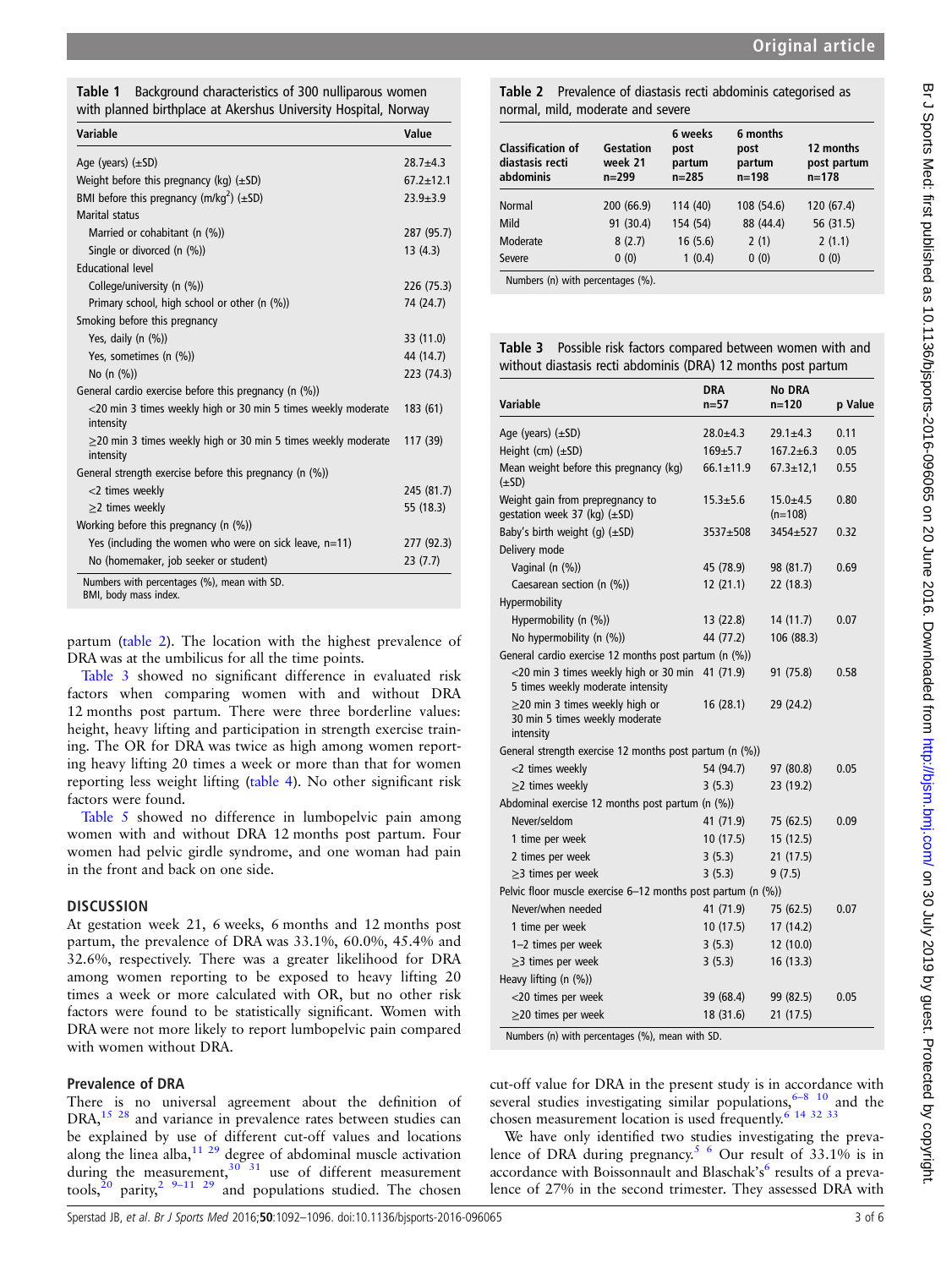<span id="page-3-0"></span>

|        | Table 4 OR with 95% CI for risk factors compared between        |
|--------|-----------------------------------------------------------------|
|        | women with and without diastasis recti abdominis 12 months post |
| partum |                                                                 |

| Variable                                                           | OR (95% CI)                    | p Value |  |  |  |
|--------------------------------------------------------------------|--------------------------------|---------|--|--|--|
| Age (years)                                                        | 0.94 (0.87 to 1.02)            | 0.11    |  |  |  |
| Height (cm)                                                        | 1.05 $(1.00 \text{ to } 1.11)$ | 0.05    |  |  |  |
| Mean weight before this pregnancy (kg)                             | 0.99 (0.97 to 1.02)            | 0.54    |  |  |  |
| Weight gain from prepregnancy to gestation<br>week 37 (kg)         | 1.01 (0.94 to 1.08)            | 0.80    |  |  |  |
| Baby's birth weight (g)                                            | 1.00 (1.00 to 1.00)            | 0.32    |  |  |  |
| Caesarean section (elective and acute)                             | 1.19 (0.54 to 2.61)            | 0.69    |  |  |  |
| Hypermobility (yes/no)                                             | 2.24 (0.97 to 5.14)            | 0.06    |  |  |  |
| General cardio exercise 12 months post partum                      | 1.23 (0.60 to 2.50)            | 0.58    |  |  |  |
| General strength exercise 12 months post partum                    | 0.30 (0.08 to 1.04)            | 0.06    |  |  |  |
| Abdominal exercise 12 months post partum (n (%))                   |                                |         |  |  |  |
| Never/seldom                                                       |                                |         |  |  |  |
| 1 time per week                                                    | 1.64 $(0.42 \text{ to } 6.39)$ | 0.48    |  |  |  |
| 2 times per week                                                   | 2.00 (0.43 to 9.26)            | 0.38    |  |  |  |
| $\geq$ 3 times per week                                            | 0.43 (0.72 to 2.54)            | 0.35    |  |  |  |
| Pelvic floor muscle exercise $6-12$ months post partum (n $(\%)$ ) |                                |         |  |  |  |
| Never/when needed                                                  |                                |         |  |  |  |
| 1 time per week                                                    | 2.91 (0.80 to 10.61)           | 0.16    |  |  |  |
| 1-2 times per week                                                 | 3.14 (0.73 to 13.5)            | 0.13    |  |  |  |
| $\geq$ 3 times per week                                            | 1.33 (0.23 to 7.80)            | 0.75    |  |  |  |
| Heavy lifting $\geq$ 20 times per week                             | 2.18 (1.05 to 4.52)            | 0.04    |  |  |  |

Table 5 Report of low back pain and pelvic girdle pain among women with and without diastasis recti abdominis (DRA) 12 months post partum

| <b>Variable</b>                      | <b>DRA</b><br>n=57 | No DRA<br>n=120 | p Value |
|--------------------------------------|--------------------|-----------------|---------|
|                                      |                    |                 |         |
| Lumbopelvic pain                     |                    |                 |         |
| Yes $(n (%))$                        | 26(45.6)           | 39 (32.5)       | 0.10    |
| No $(n (%))$                         | 31 (54.4)          | 81 (67.5)       |         |
| Low back pain and pelvic girdle pain |                    |                 |         |
| Yes, both $(n \ (\%))$               | 5(8.8)             | 11(9.2)         | 1.00    |
| No, or just one of them $(n \ (\%))$ | 52 (91.2)          | 109 (90.8)      |         |
| Low back pain only                   |                    |                 |         |
| Yes $(n (%))$                        | 22(38.6)           | 33 (27.5)       | 0.17    |
| No $(n (%))$                         | 35(61.4)           | 87 (72.5)       |         |
| Pelvic girdle pain only              |                    |                 |         |
| Yes $(n (%))$                        | 9(15.8)            | 17(4.2)         | 0.82    |
| No $(n (%))$                         | 48 (84.2)          | 103 (85.8)      |         |
| Numbers (n) with percentages (%).    |                    |                 |         |

Numbers (n) with percentages (%). Lumbopelvic pain, low back pain and/or pelvic girdle pain.

palpation at the same three locations along linea alba, and with similar cut-off values as the present study. Mota *et al*<sup>[5](#page-5-0)</sup> measured DRA with ultrasound during gestational week 35, and reported a prevalence of 100%. The difference in measurement method, assessment-time, and the use of 1.6 cm as cut-off value makes direct comparison between studies difficult. To the best of our knowledge, Mota *et al*<sup>[5](#page-5-0)</sup> is the only study reporting prevalence of DRA 6 weeks and 6 months post partum. Their results of 52.4% and 39% are lower than our result of 60% and 45.4% at the same time points. Boissonnault and Blaschak's, $6$  who measured DRA 5 weeks to 3 months post partum, reported a prevalence of 36%.

To the best of our knowledge, the present study is the only one assessing DRA 1 year post partum. Turan et  $al^9$  $al^9$  examined DRA with palpation minimum 6 months post partum and reported a prevalence of 19.7% when applying a cut-off of 2 fingerbreadths or more 3–4 cm above the umbilicus. Using the same location, the present study found a prevalence of 10.2% measured 1 year post partum (data not shown), and among all three measurement locations our result was 32.6%.

#### Possible risk factors for DRA 12 months post partum

Our data shows no clear risk factors for DRA 12 months post partum. The wide CI for the OR on heavy lifting indicates that this result should be interpreted with caution. In support, the same variable was only on the borderline using Fisher's exact test and due to the multiple variables investigated in this study, the risk of a type I error is increased.<sup>[34](#page-5-0)</sup> Data on heavy lifting was collected through the questionnaire, and was neither defined nor measured directly. Some authors have discussed how frequent lifting and carrying children may cause increased strain on the abdominal wall and DRA, without providing any direct data for this hypothesis. $\frac{8}{3}$  Hence, this proposed risk factor needs further investigation. There was no correlation between possible confounding factors and DRA or investigated risk factors; therefore, it was considered to be of no basis for calculating adjusted OR.

When comparing women with and without DRA in the present study, no difference was found in the number of women fulfilling the recommendations for general exercise, strength training or specific pelvic floor muscle training 1 year post partum. With a prevalence of DRA of above 30% at 12 months post partum, preventive and treatment strategies are likely to develop. As we did not perform a RCT we cannot, based on our data, advice women on how to prevent or treat the condition. A recent systematic review concluded that, as for now, there are no high-quality RCTs on the effect of abdominal training pro-grammes to guide clinical practice in this area.<sup>[15](#page-5-0)</sup> Further highquality studies regarding this prevalent condition within women's health and exercise training are therefore warranted.

In accordance with Mota et  $al$ <sup>[5](#page-5-0)</sup>, our study showed no association between report of regular exercise and DRA. Discordantly, Candido et  $al^8$  $al^8$  found that women with mild or no DRA were more often engaged in regular vigorous exercise three times a week or more, and in regular walking exercise during pregnancy as compared with women with moderate or severe DRA. In our sample, there were only two women with moderate DRA and none with severe DRA 12 months post partum. The fact that the majority of women had a mild DRA could be a reason for not seeing any differences between the groups regarding all the risk factors. The use of different categories of exercise may also explain the disparate results. We used the American College of Sports Medicine's guidelines for exercise when setting cut-off value for frequency of exercise. $35$  Other factors that may be protective against more severe diastasis in our population is the inclusion of only primiparous women carrying a single fetus. Lo et  $al^{10}$  $al^{10}$  $al^{10}$  found that twin pregnancy was a risk factor for DRA; however, this was not supported by the study of Candido et al.<sup>[8](#page-5-0)</sup>

# Lumbopelvic pain 12 months post partum

Several authors have postulated a relationship between DRA and low back pain,  $9^{9}$   $12^{13}$   $36-38$  but the evidence for such an association is scant.[14](#page-5-0) Our result showed no difference between women with and without DRA, and prevalence of low back and/or pelvic girdle pain. This is in accordance with Mota *et al*<sup>[5](#page-5-0)</sup> and Parker et  $al$ .<sup>[14](#page-5-0)</sup> However, the latter study found an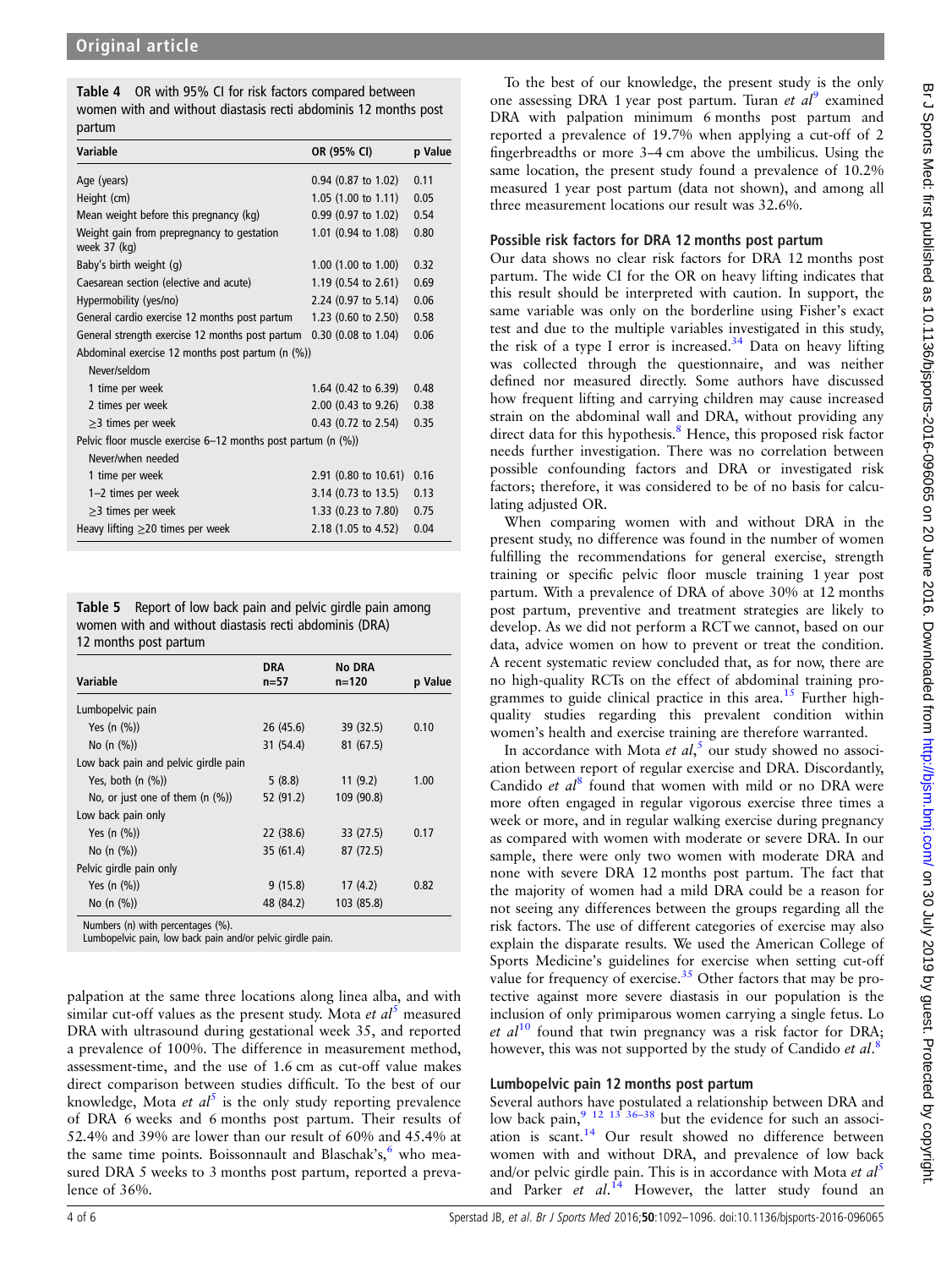association between DRA and abdominal and pelvic region pain, and argued that the observation of no associations between DRA and low back pain might be due to inclusion of women with non-severe DRA. The maximal separation in their study was 5.02 cm, which is comparable to our result where only one woman had a separation greater than 4 fingerbreadths. Another explanation for the result of no association may be the small sample size in our study.

#### Strengths and limitations

The longitudinal design and blinding of assessors to symptoms and risk factors can be considered strengths of the study. In addition, we had a large sample size compared with other published studies in the postpartum period,<sup>[5 6](#page-5-0)</sup> and also investigated a sample of homogeneous primiparous women. Furthermore, two trained physiotherapists who were aware of the pitfalls of the palpation method conducted the study.

Palpation has been found to have moderate inter-rater reliability, and may be considered a limitation of the study. $20$  Today, ultrasound is recommended as a more responsive and reliable method to assess inter-recti distance.<sup>[20 39](#page-5-0)</sup> However, Van de Water and Benjamin $40$  argued that palpation may be a sufficient method for detecting presence of DRA. This was the main purpose of our study in addition to comparing risk factors and lumbopelvic pain in women with and without diastasis. Palpation is the most commonly used method in clinical practice, $41$  and the results may therefore be considered clinically understandable and relevant for most practitioners. However, we support the recommendations for use of ultrasound for more details of DRA in future studies.<sup>2</sup>

Another limitation of the present study is the lack of data on the normal width of linea alba before pregnancy. However, earlier studies have shown no prevalence of DRA among nulliparous women using similar cut-off values.<sup>6</sup> <sup>9</sup> Furthermore, the use of questionnaire to diagnose low back and pelvic girdle pain may be a limitation as the diagnosis pelvic girdle pain is recommended to be confirmed through specific clinical tests.<sup>[42](#page-5-0)</sup> The use of questionnaire for exercise data is also a potential source of bias as the questions related to exercise may be prone to recall bias<sup>[43](#page-5-0)</sup> and overestimation.<sup>[44](#page-5-0)</sup> However, the recall bias in the present study was highest for prepregnancy data, and it is considered that use of questionnaires can help separate between participants fulfilling recommendations for exercise and not.<sup>43</sup> The questions used regarding exercise are similar to those devel-oped for the Norwegian Mother and Child Cohort Study.<sup>[45](#page-5-0)</sup> In general, there has to be caution in determining risk factors from questionnaire data; however, questionnaires are a commonly used, easy and cost-effective way of collecting information.<sup>43</sup> Regarding the weight-related data, one weakness is that there was no direct measure of the strain on the abdominal wall. Furthermore, abdominal circumference and symphysis fundus measurements could have been relevant.

Generalisability of the present study is limited because of the homogeneity of the participants included. There were no a priori power calculation for the investigated variables, but the study is one of the few longitudinal studies in the peripartum period and future power calculations can be based on results from the present study. Given the high prevalence of DRA post partum, and the concern and focus on the abdominal muscle after childbirth, there is a need for more scientifically based knowledge on consequences, prevention, and treatment of the condition. Our study did not confirm that mild diastasis caused lumbopelvic pain. However, to date, there is little knowledge on women with larger separation. Further investigation using a

validated questionnaire on low back and pelvic pain in conjunction with more objective testing is required to conclusively prove this association.

## CONCLUSION

Prevalence of mild DRA was high both during pregnancy and after childbirth. No obvious risk factors were found, and there was no difference in report of lumbopelvic pain between the group with and without DRA 12 months post partum. There is a need for more research on the influence of DRA on abdominal strength and lumbopelvic pain, and the effect of preventative and treatment programmes.

## What are the findings?

- ▶ Prevalence of diastasis recti abdominis (DRA) among first-time pregnant Scandinavian women were 33.1%, 60.0%, 45.4% and 32.6% at gestation week 21, 6 weeks, 6 months and 12 months post partum, respectively.
- $\triangleright$  Age, height, mean weight before this pregnancy, weight gain during pregnancy, caesarean section, baby's birth weight, benign joint hypermobility syndrome, and level of abdominal and pelvic floor muscle exercise training and general exercise training 12 months post partum were not found to be risk factors for DRA.
- ▶ Women with DRA were not more likely to report lumbopelvic pain compared with women without DRA 12 months after childbirth.

How might it impact on clinical practice in the future?

- $\triangleright$  Given the high prevalence of mild diastasis recti abdominis, coaches and healthcare providers should assess whether the condition is present in post partum women.
- ▸ This study indicates that mild diastasis is not associated with lumbopelvic pain, which is important information to give to women with this condition.

Acknowledgements The authors would like to thank professor of biostatistics, Ingar Holme, Department of Sports Medicine, Norwegian School of Sport Sciences, for valuable advice on statistical analyses; gynaecologist Cathrine Reimers for cleaning of data and data entry; physical therapist Kristin Gjestland, and midwife Tone Breines Simonsen for recruiting participants, clinical testing, and data entry; and gynaecologists Jette Stær-Jensen and Franziska Siafarikas for clinical testing and data entry.

Contributors All the authors have contributed to the reporting of the work described in the article. JBS and KB are guarantors.

Funding The study was funded by the South-Eastern Regional Health Authority and the Research Council of Norway.

Competing interests None declared.

Patient consent Obtained.

Ethics approval Regional Medical Ethics Committee (2009/170).

Provenance and peer review Not commissioned; externally peer reviewed.

Open Access This is an Open Access article distributed in accordance with the Creative Commons Attribution Non Commercial (CC BY-NC 4.0) license, which permits others to distribute, remix, adapt, build upon this work non-commercially, and license their derivative works on different terms, provided the original work is properly cited and the use is non-commercial. See: [http://creativecommons.org/](http://creativecommons.org/licenses/by-nc/4.0/) [licenses/by-nc/4.0/](http://creativecommons.org/licenses/by-nc/4.0/)